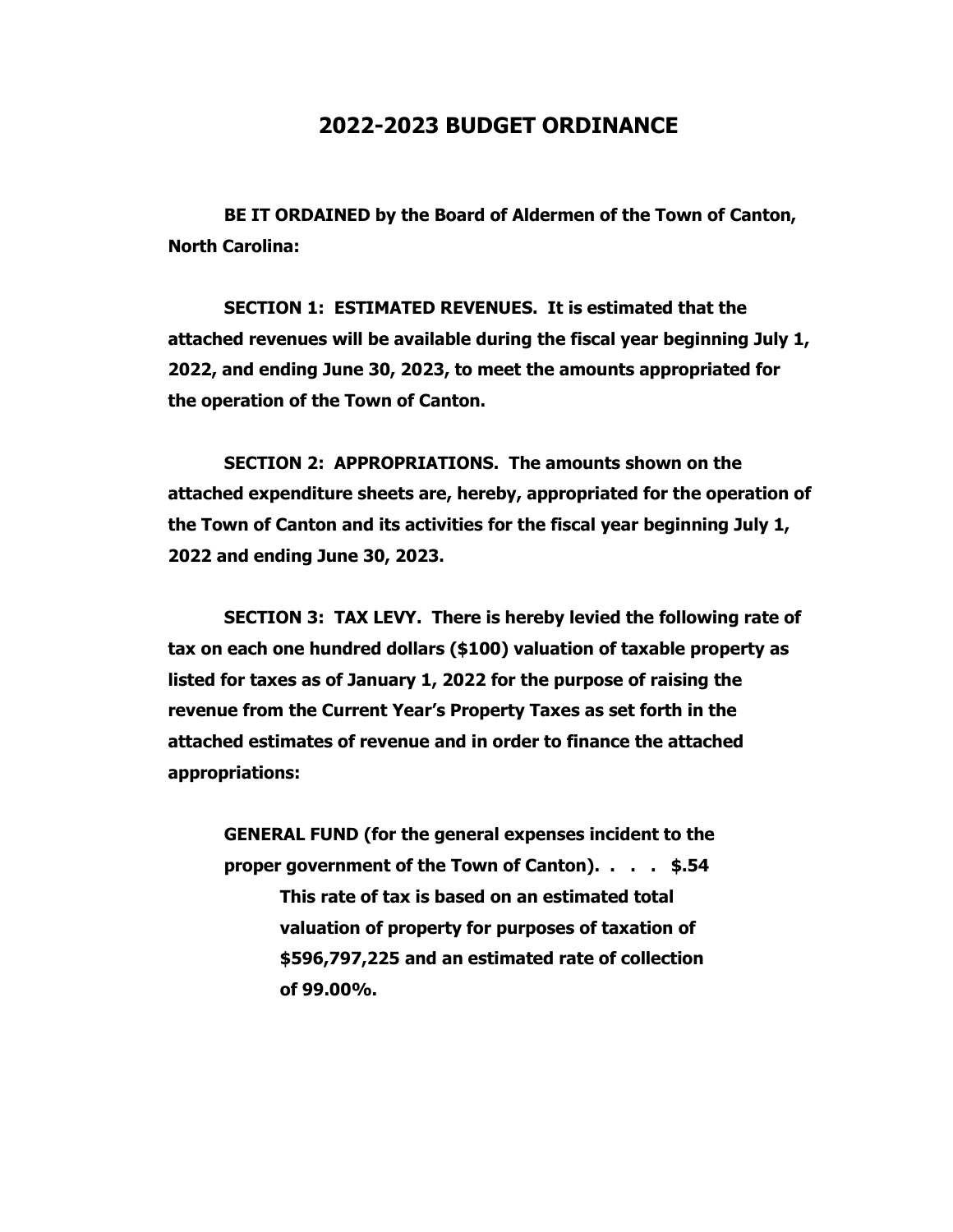**SECTION 4: TRANSFER OF APPROPRIATIONS. The Finance Officer is hereby authorized to transfer appropriations as contained herein under the following conditions:**

- **a. The Finance Officer may transfer amounts between line-item expenditures within a department without limitation and without a report being required. These changes should not result in increases in recurring obligations such as salaries.**
- **b. The Finance Officer may not transfer any amounts between funds, except as approved by the Board of Aldermen in the Budget Ordinance as amended.**